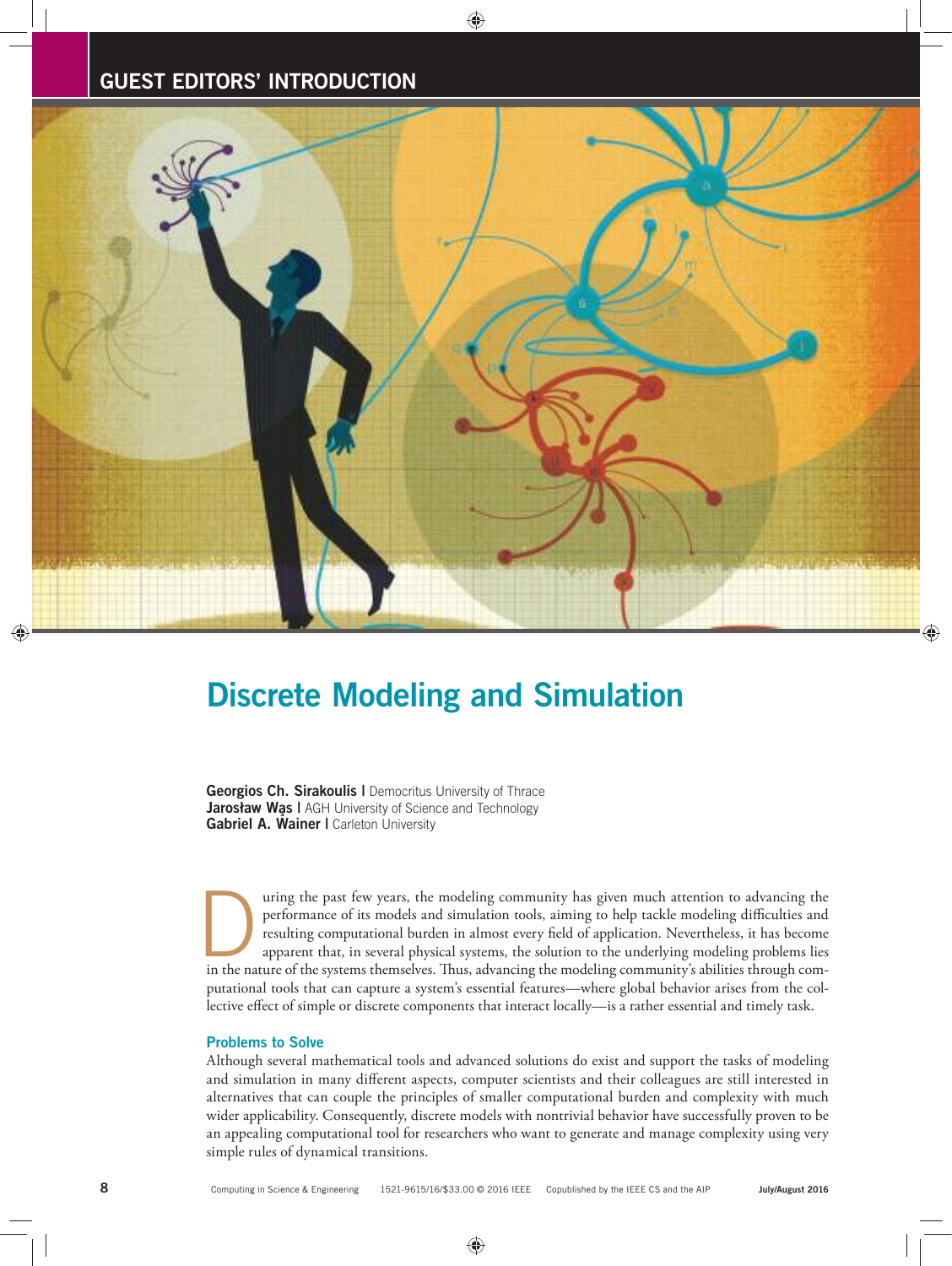This special issue deals with the application of discrete modeling and simulation tools to problems from different fields, including physics, engineering, environment science, social science, and life sciences. Many of the authors highlighted here examine the computing abilities and principles of discrete models with a focus on their expressive dynamics, their emergent computation, and their inherent parallelism, making them suitable for highperformance computing. Such models can also successfully tackle the computational bottleneck in terms of the complexity inherent in a variety of numerical simulations.

#### In This Issue

We received a wide variety of interesting articles for this special issue that represent the unique aspects and novelties of discrete modeling and simulation tools and their applications in several interesting computational science domains.

In the first article, "Eliciting Characteristics of H5N1 in High-Risk Regions Using Phylogeography and Phylodynamic Simulations," Neil Giridharan and Dhananjai Rao propose a computational approach that couples different agentbased modeling methods to simulate ecological characteristics of avian influenza virus (AIV) epidemics, via the development of prophylactic strategies and vaccines. The introduced agentbased simulation methods include epidemiological simulation and phylogeographic annotations to identify high-risk countries, and phylodynamic simulations to elicit AIVs' evolutionary characteristics in the aforementioned high-risk countries. The resulting analysis can be used to guide time frames for redesigning vaccines for different geographic regions, prevent and contain outbreaks, guide and focus sampling and surveillance efforts of migratory waterfowl in areas with high antigenic drift, and potentially guide surveillance efforts to assess risk of novel strains emerging at the human-animal interface.

In the second article, entitled, "A Scalable Modeling and Simulation Environment for Chemical Gas Emergencies," Moon Gi Seok and his colleagues propose a scalable and hybrid agentbased simulation (ABS) model that incorporates an interactive computational fluid dynamics gas flow model for designing countermeasures in the event of an uncontrolled chemical gas emergency. The proposed simulation environment's requirements are twofold: resolve hybrid simulation between discrete-event and continuous simulations,

and support the combination of various simulators in various domains. The proposed ABS model's scalability is provided via PDEVS, a parallel discrete-event system specification model of human behavior. The authors implemented a distributed, real-time simulation of a chemical gas emergency for parallel execution of a GPU-based game engine and constructive simulators by utilizing multiple GPUs.

In the third article, "Agent-Based Creation and Simulation of Artificial Social Networks and the Analysis of Their Properties," Marek Zachara and Cezary Piskor-Ignatowicz propose a lively method for artificially creating a social network, utilizing simulation and a multi-agent environment that enables the design and development of networks with properties similar to those observed in the real world. In such a manner, statistical parameters—the likelihood of the relationship distribution to a power-law distribution and the scaling factor of the relationship distribution—have been selected to enhance the resultant network's resemblance to natural networks. To achieve a network with real-life properties, the agents need not only to have an opportunity to meet each other and form relations, but they must also be allowed to voluntarily choose the other agents they meet, based on shared interests. The number of these voluntary meetings seems to be one of the primary factors influencing the resultant networks' parameters.

In the last article, "A Conceptual Modeling and Simulation Framework for System Design," Eric Coatanéa and his colleagues present the dimensional analysis conceptual modeling (DACM) framework, which intends to offer a solid scientific approach to modeling and simulating early design problems. Although initially developed for military use, DACM has been used in several engineering domains, from redesigning a torpedo system to modeling a laser system and its interaction with metal powders. Concepts on how DACM can be enhanced and utilized as a specification tool are becoming apparent through a set of design structure and design mapping matrices, forming a "fingerprint" of the design problem and the conceptual design solutions.

Clearly, the computational scientists who must pro-ceed with modeling and simulations must overcome the constraints caused by their selected methodologies and tools. In some cases, they might even have